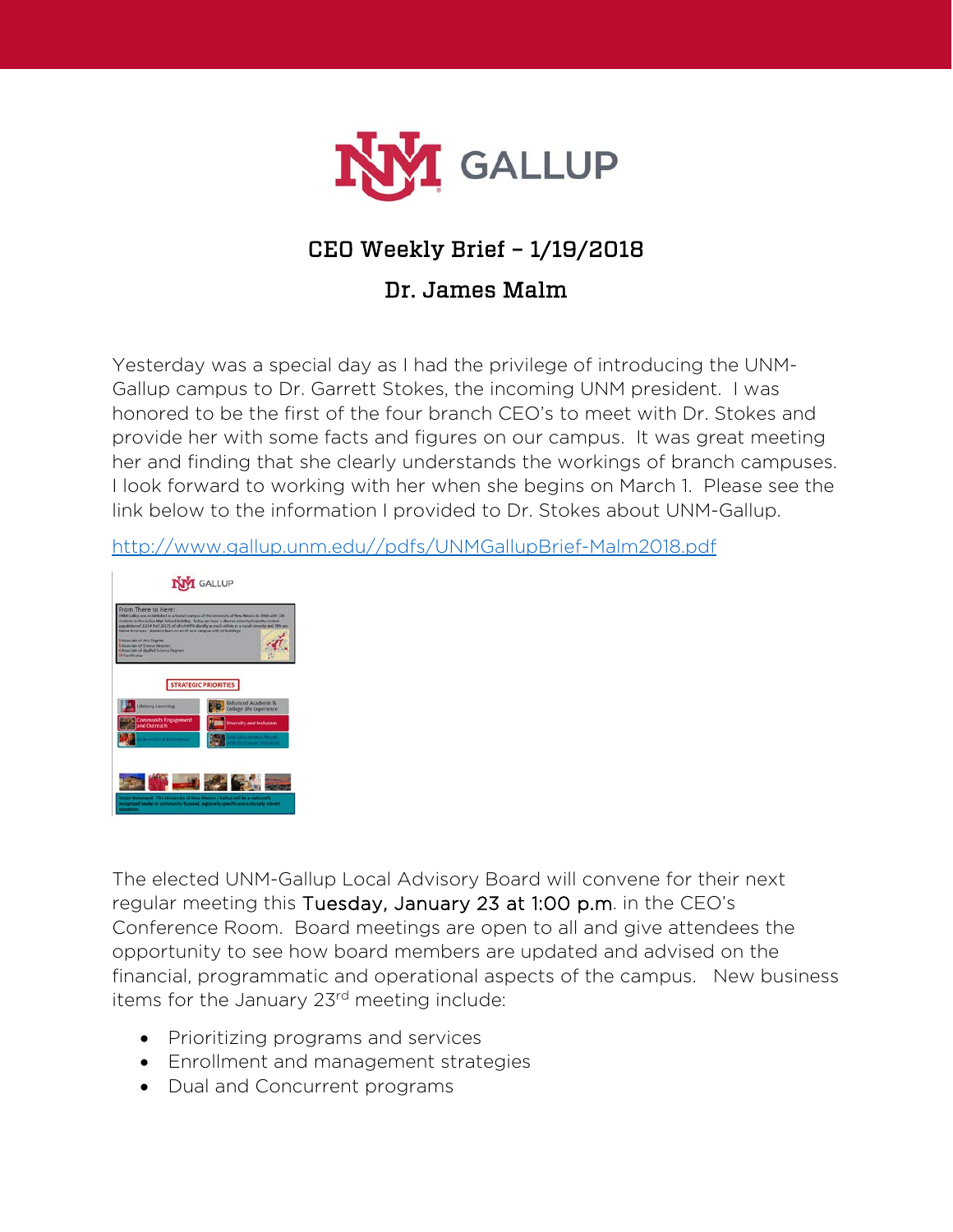#### **STUDENTS**

With the first week of the semester winding down, it has been wonderful seeing the campus once again bustling and full of activity. As I mentioned last week, my hat goes off to our Student Affairs team for the great onboarding process of New Student Orientation. It is fantastic seeing all our students, new and returning, making a commitment to improve their lives through education. I applaud the efforts made by all of our UNM-Gallup teams who welcome and support students and help them with their campus engagement both in and out of the classroom.



## **FACULTY**

I have asked for the Faculty Assembly Long Range Planning Committee to meet with our Institutional Researcher to start planning for a refresh of our strategic plan. This is a very important and necessary step in using a democratic and evidence-driven process to determine the forward direction of UNM-Gallup. Thanks to John Zimmerman for chairing this committee.



*John Zimmerman, Chair Faculty Assembly Long Range Planning Committee*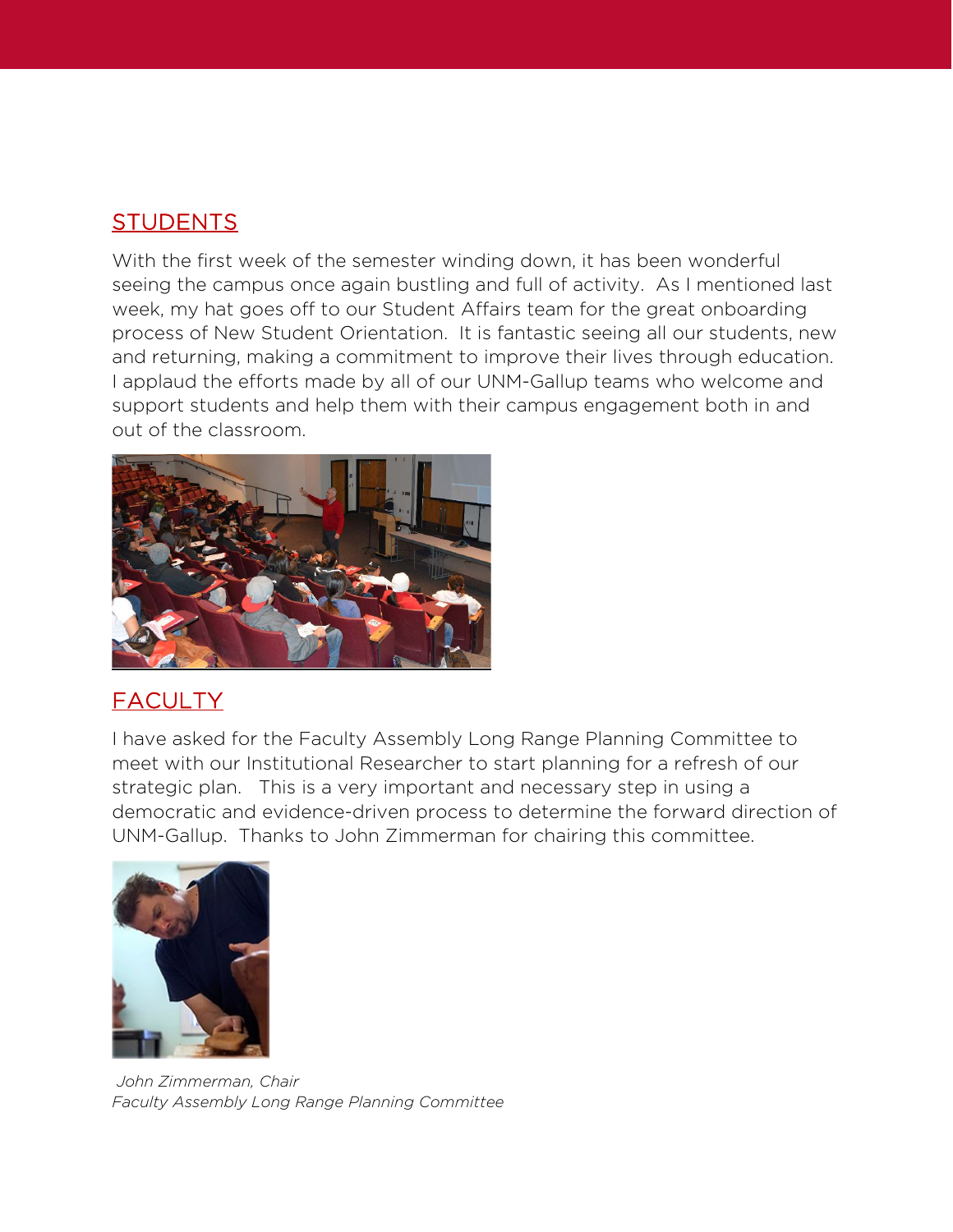Many thanks to UNM-Gallup Faculty Assembly Senators Antoinette Abeyta and John Burke who represent UNM-Gallup on the UNM Faculty Senate. Dr. Abeyta's term will expire at the end of this semester and I support Faculty Assembly President Robert Galin in his insistence on a democratic and transparent process to replace her. When UNM Faculty Senate asked for the name of a replacement by a time that pre-dated the next Faculty Assembly meeting, President Galin requested an extension so as to allow for full faculty participation in making the selection. I agree that calling a special session to meet the deadline would not have allowed all faculty members the chance to nominate and vote on this important position.



*Dr. Antoinette Abeyta, Outgoing UNM-G Senator on UNM Faculty Senate*

# **STAFF**

I would like to take this time to recognize the importance of staff members on our campus. Our employees at UNM-Gallup are our greatest assets and I cannot thank you enough for all that you do. I've witnessed many instances this first week of classes where staff members have stopped whatever they were doing to assist students. This dedication to customer service is the reason many of students come to UNM-Gallup – and why they stay. I realize that the value of commited employees cannot be replaced, so thank you for all that you do!

Don't forget our Campus Kudos program – if you see someone doing a great job, let us know! Access the form at: [http://www.gallup.unm.edu/pdf/kudos](http://www.gallup.unm.edu/pdf/kudos-online-form.pdf)[online-form.pdf](http://www.gallup.unm.edu/pdf/kudos-online-form.pdf)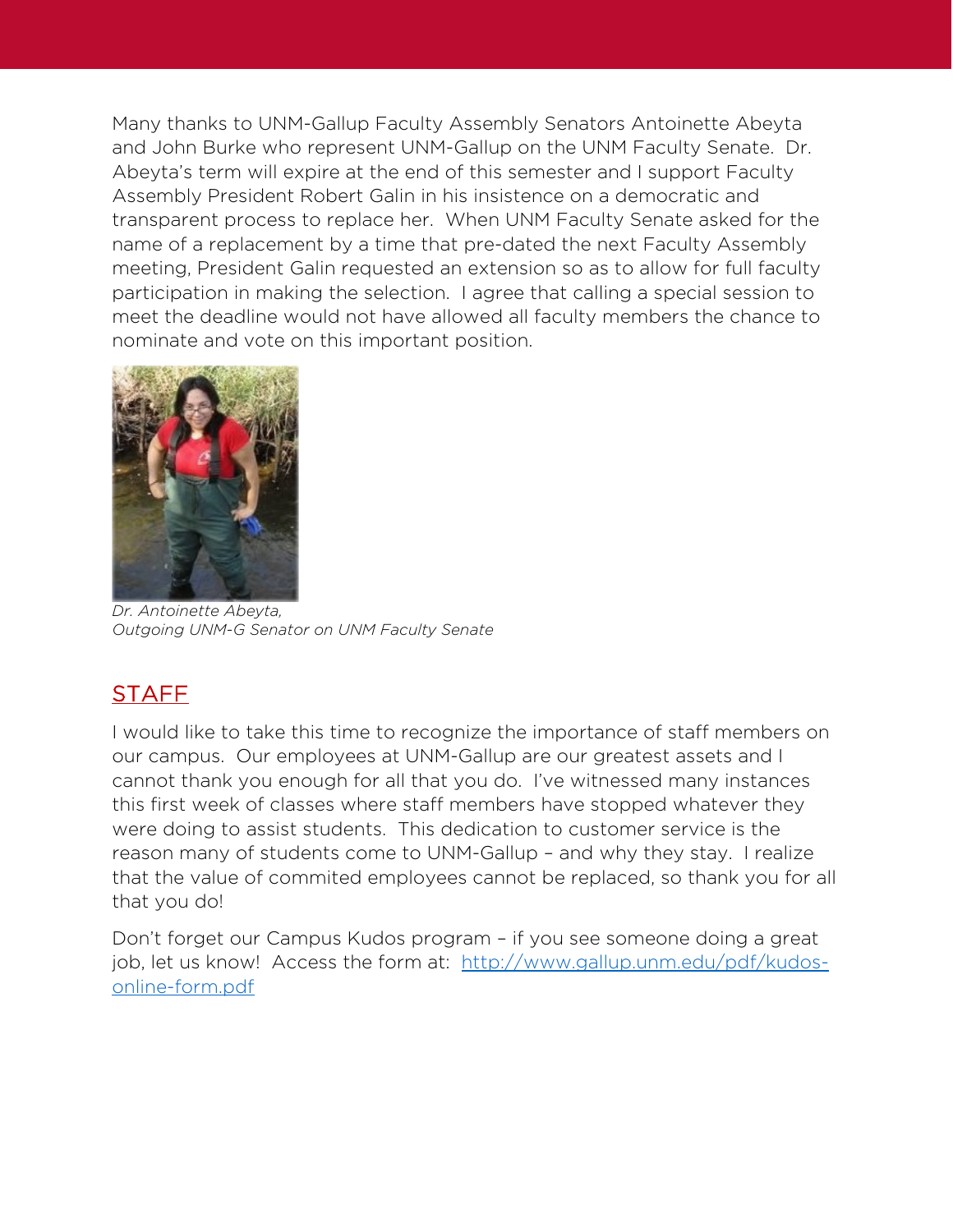

# CAMPUS/COMMUNITY

At their meeting this week, the UNM Board of Regents approved the use of \$2 million for the construction of our new Physical Plant building. Director of Student Affairs Jayme McMahon and Advisory Board Chairman Ralph Richards accompanied me to the meeting where we were able to provide information to the Regents as to the purpose and need for the new building. Regent Rob Doughty suggested that the next Board of Regents meeting take place on our Gallup campus which hasn't happened in recent memory. This is a huge compliment to UNM-G! The Regents will travel to Gallup on Tuesday, February 13<sup>th</sup> to conduct their regular meeting.

Please see the link to the memorandum of the Regents regarding the funding, and the architect's rendering of the Physical Plant building below:

[http://www.gallup.unm.edu//pdfs/UNMGallupPhysicalPlant.pdf](http://www.gallup.unm.edu/pdfs/UNMGallupPhysicalPlant.pdf)